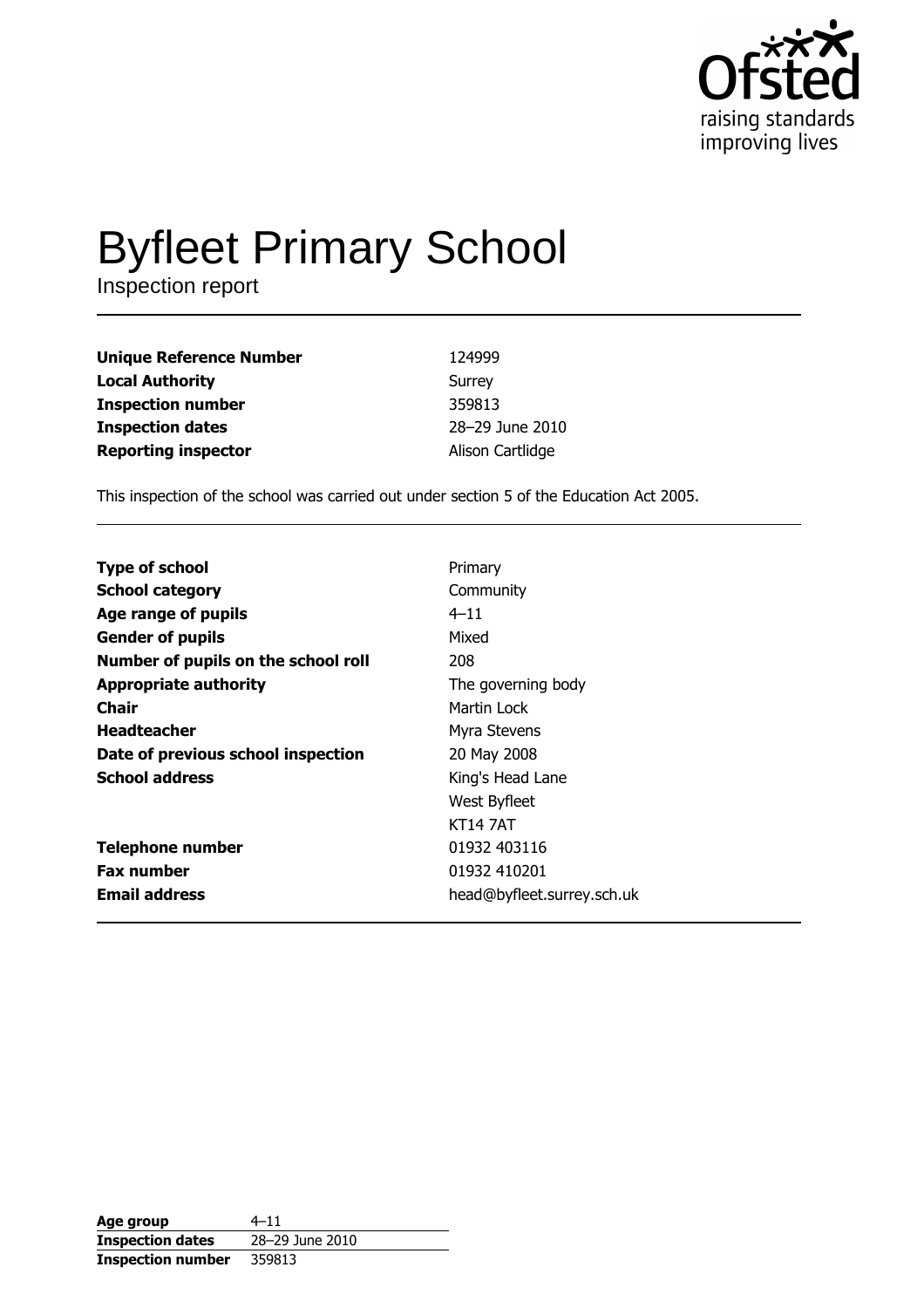The Office for Standards in Education, Children's Services and Skills (Ofsted) regulates and inspects to achieve excellence in the care of children and young people, and in education and skills for learners of all ages. It regulates and inspects childcare and children's social care, and inspects the Children and Family Court Advisory Support Service (Cafcass), schools, colleges, initial teacher training, work-based learning and skills training, adult and community learning, and education and training in prisons and other secure establishments. It rates council children's services, and inspects services for looked after children, safequarding and child protection.

Further copies of this report are obtainable from the school. Under the Education Act 2005, the school must provide a copy of this report free of charge to certain categories of people. A charge not exceeding the full cost of reproduction may be made for any other copies supplied.

If you would like a copy of this document in a different format, such as large print or Braille, please telephone 08456 404045, or email enquiries@ofsted.gov.uk.

You may copy all or parts of this document for non-commercial educational purposes, as long as you give details of the source and date of publication and do not alter the documentation in any way.

Royal Exchange Buildings St Ann's Square Manchester M2 7LA T: 08456 404045 Textphone: 0161 618 8524 E: enquiries@ofsted.gov.uk W: www.ofsted.gov.uk © Crown copyright 2010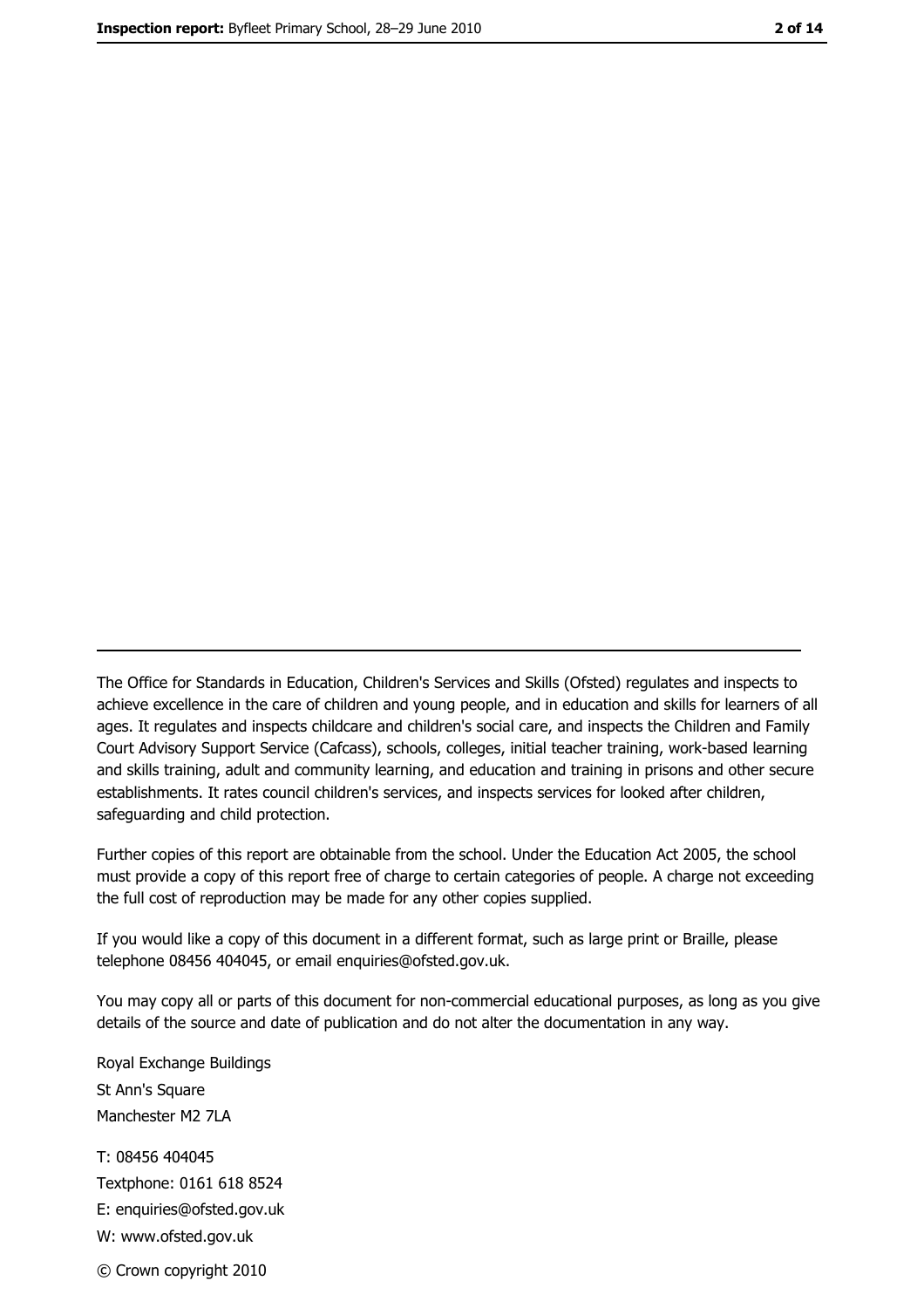## **Introduction**

This inspection was carried out by three additional inspectors. The inspection team observed 14 lessons taught by eight teachers. Meetings were held with governors, parents and carers, staff and pupils. Pupils' books, information on pupils' progress, safeguarding policies and other documents were evaluated. Ouestionnaires from 66 parents and carers and 99 pupils were scrutinised.

The inspection team reviewed many aspects of the school's work, looking in detail at the following:

- how well more able pupils are learning  $\blacksquare$
- how the use of assessment and the involvement of pupils in their learning aids  $\blacksquare$ planning and progress
- the impact of subject leaders and governors on provision and progress  $\blacksquare$
- how well the school supports families and the pupils' well-being.  $\blacksquare$

## Information about the school

This is an average-sized school. The proportion of pupils known to be eligible for free school meals is below average. The school has an above average number of pupils with special educational needs and/or disabilities. Most of these pupils have moderate learning difficulties. The school has received several awards including Healthy School status and the Eco-challenge Award.□

Classrooms were in the process of being refurbished during the inspection, preventing the use of information and communication technology in some lessons.  $\Box$   $\Box$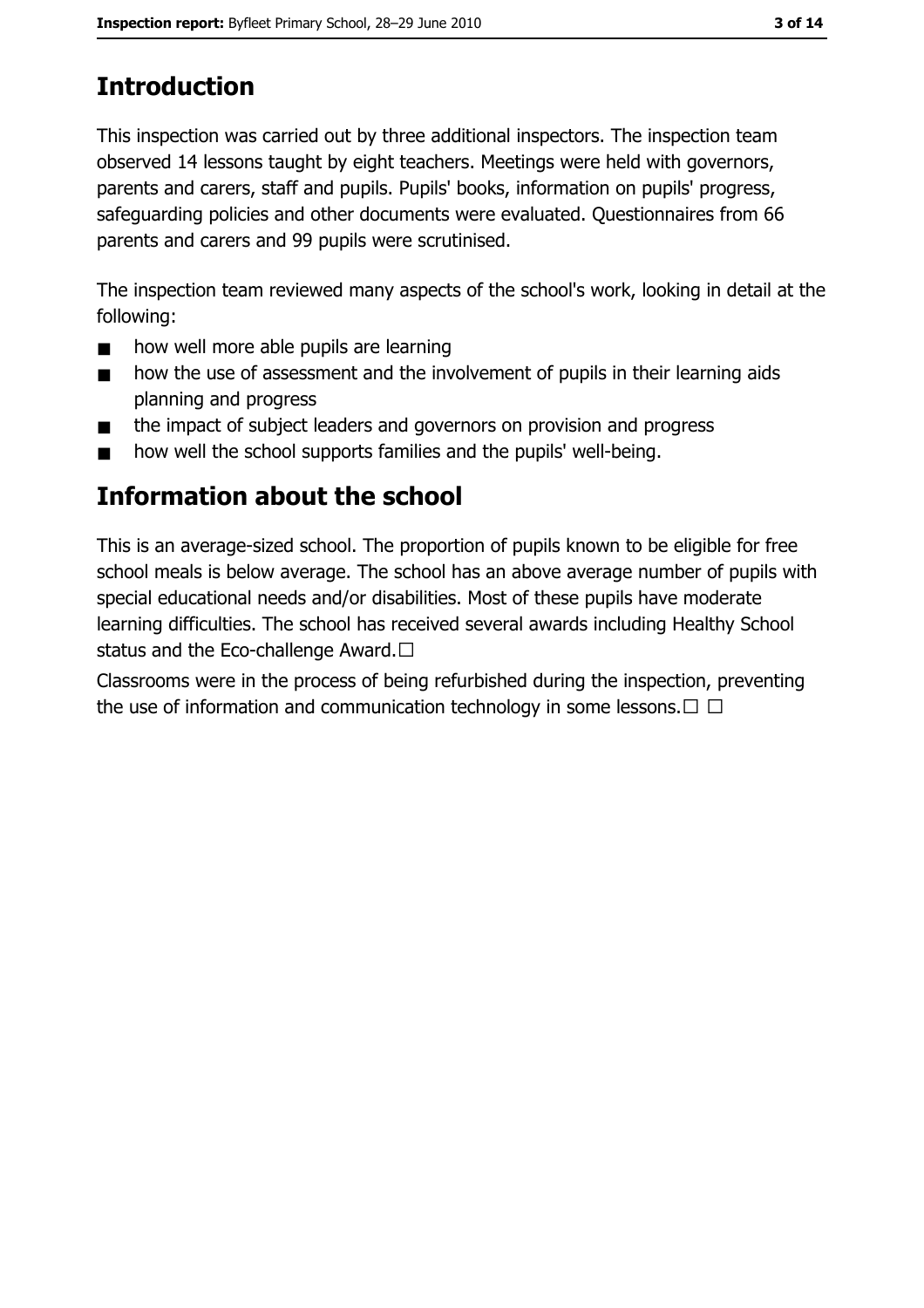# **Inspection judgements**

## Overall effectiveness: how good is the school?

## The school's capacity for sustained improvement

## **Main findings**

This welcoming and caring school provides pupils with a sound standard of education. Good links with parents, carers and external agencies ensure that pupils' personal needs are supported well and that those with special educational needs and/or disabilities are helped to make good progress. Good safeguarding arrangements ensure that pupils feel safe and happy at school and understand how to stay safe. Two parents spoke for many by saying, 'The teaching staff are very approachable and always have time to listen' and describing it as a 'very friendly, caring school'.

Children make a good start to their education in the Early Years Foundation Stage because there is a good mix of activities that help children to gain confidence and learn quickly. In Years 1 to 6, teachers plan activities that pupils will enjoy, but they do not always make sure that tasks are suitably challenging for average and more able pupils. At times, pupils are not encouraged to work quickly enough. Nevertheless, pupils make at least sound progress and attainment by the end of Year 6 is broadly average in English, mathematics and science. The school is developing links between subjects well, but is not ensuring that pupils develop and apply the literacy and numeracy skills they have learnt, consistently across the curriculum.

 $\Box$  The satisfactory procedures for self-evaluation enable the headteacher, other leaders and governors to know what needs to be done next to improve the school. However, leaders do not always show clearly enough how developments are benefiting the pupils or use the wealth of information from monitoring provision and progress to prevent dips in progress. The school's satisfactory capacity to improve is evident in the way leaders have improved several aspects of the school, including the use of marking and target setting, since the last inspection. This, together with the clear commitment of staff to ensure that pupils receive the best possible education, confirms the school's satisfactory capacity to improve further.

### What does the school need to do to improve further?

- Ensure that teaching and learning are consistently good by;  $\blacksquare$ 
	- constantly challenging all pupils to enable them to make the best possible progress
	- ensuring they work quickly throughout lessons.
- Make sure that pupils develop and apply their literacy and numeracy skills  $\blacksquare$ consistently across the curriculum.
- Increase the impact of all leaders by organising and evaluating information so that  $\blacksquare$

 $\overline{\mathbf{3}}$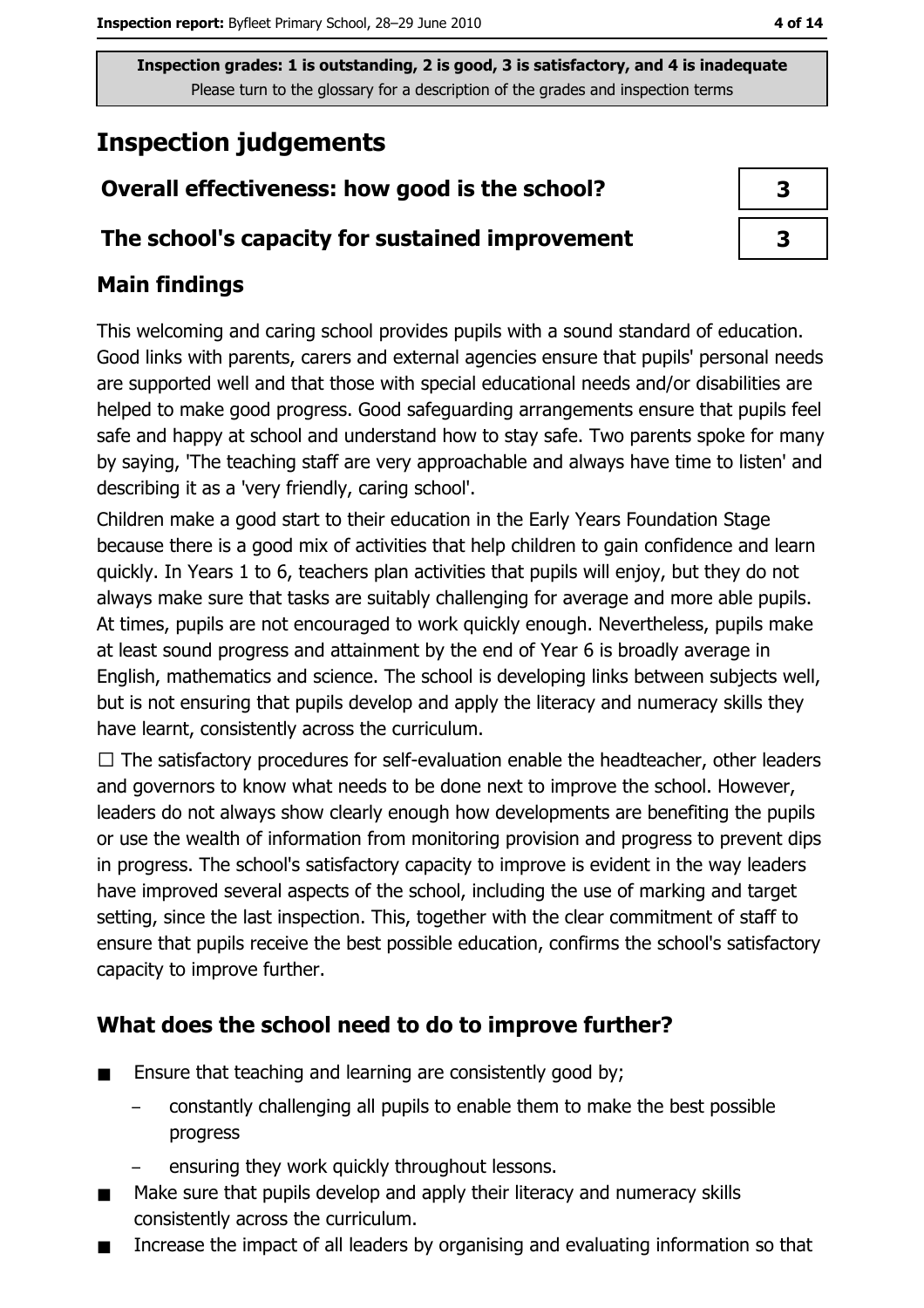dips in progress are picked up and rectified more swiftly.

#### **Outcomes for individuals and groups of pupils**

Pupils enioy school, learn steadily and make at least satisfactory progress. For example, during the inspection, pupils in Year 1 thoroughly enjoyed learning how to give instructions for planting seeds by directing a teaching assistant dressed as a 'cave woman'. In Year 4, pupils learnt more about fractions of whole numbers by playing a Roman taxes board game. In some lessons, pupils do not make the progress they should because they do not find the work challenging and at times they are not well motivated by teachers to work quickly. Pupils with special educational needs and/or disabilities are identified and supported well by teachers and teaching assistants, enabling them to make good progress towards their individual targets.

Pupils' achievement is satisfactory and they attain levels that are broadly average by the time they leave the school. There are indications that attainment in the current Year 6 is higher than in recent years, although this is a more able year group. In English, pupils do better in reading than in writing and pupils do not always produce work of equal quality across the curriculum. Pupils are polite and friendly and support each other with supportive comments such as 'well done' and 'good idea'. Their sound literacy and numeracy skills and good personal development prepare them satisfactorily for the next stage of education and later life.

 $\Box$  Pupils have a good understanding about how to stay safe and healthy and are happy that members of staff will keep them safe at school. For example, many pupils remember to wear hats on a sunny day and many comment that 'you can trust all the teachers'. Rates of attendance are broadly average and improving. The school is working well with parents and carers to discourage term-time holidays. Pupils are good at taking responsibility for helping others. For example, eco-warriors are keen to make compost, demonstrating why the school deserves its Eco-challenge Award. Pupils behave sensibly and are □attentive. As one older pupil put it, 'We are not all perfect, but behaviour is good.' Pupils' spiritual, moral, social and cultural development is good. Pupils show respect for others and understand the difference between right and wrong. They help to raise funds for charity and take part in community events because, as one pupil put it. 'Some people aren't as lucky as us.'□ Pupils' understanding of cultures other than their own is developing satisfactorily, and the school has suitable plans to expand knowledge further through links with other schools. Pupils enjoy taking part in physical activities such as swimming and mostly enjoy healthy lunches, showing how they achieved Healthy School status. Pupils' emotional well-being is good because they are supported well through praise and the genuine concern shown by members of staff.

#### These are the grades for pupils' outcomes

3

The grades for attainment and attendance are: 1 is high; 2 is above average; 3 is broadly average; and 4 is low.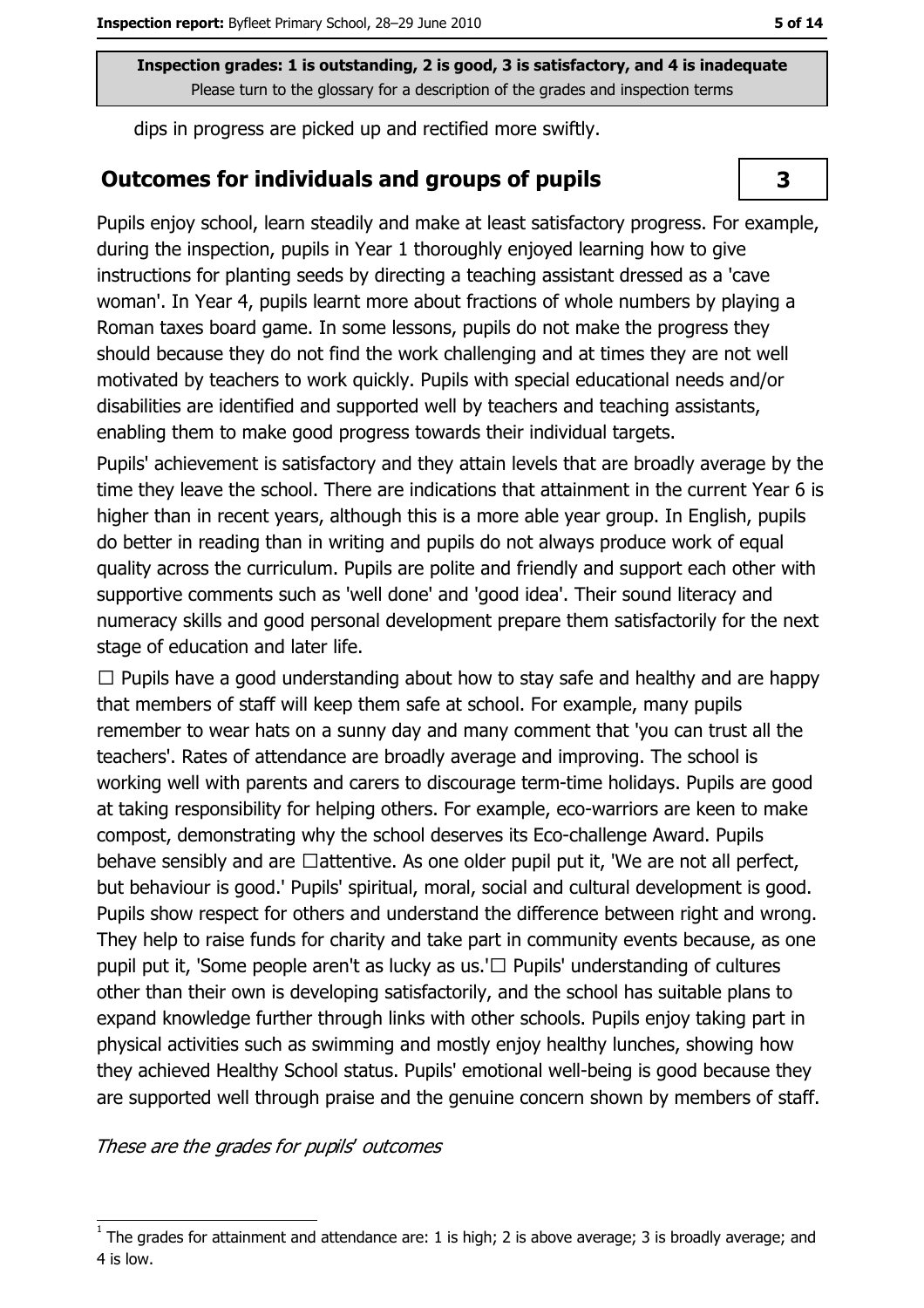| Pupils' achievement and the extent to which they enjoy their learning                                                     |   |  |  |
|---------------------------------------------------------------------------------------------------------------------------|---|--|--|
| Taking into account:<br>Pupils' attainment <sup>1</sup>                                                                   | 3 |  |  |
| The quality of pupils' learning and their progress                                                                        | 3 |  |  |
| The quality of learning for pupils with special educational needs and/or<br>disabilities and their progress               |   |  |  |
| The extent to which pupils feel safe                                                                                      |   |  |  |
| <b>Pupils' behaviour</b>                                                                                                  |   |  |  |
| The extent to which pupils adopt healthy lifestyles                                                                       |   |  |  |
| The extent to which pupils contribute to the school and wider community                                                   |   |  |  |
| The extent to which pupils develop workplace and other skills that will<br>contribute to their future economic well-being | 3 |  |  |
| Taking into account:                                                                                                      | 3 |  |  |
| Pupils' attendance <sup>1</sup>                                                                                           |   |  |  |
| The extent of pupils' spiritual, moral, social and cultural development                                                   | 2 |  |  |

#### How effective is the provision?

There are many aspects of good teaching throughout the school but there is not yet a consistent approach to ensuring that pupils are always challenged and learn quickly. As a result, the quality of teaching and learning is satisfactory rather than good. Teachers provide interesting activities that help the pupils to enjoy school. For example, in a Year 6 literacy lesson, pupils were enthusiastic about writing logs for Martians and in Year 2 pupils enjoyed taking measurements for clothing patterns. Good relationships between members of staff and the pupils ensure that behaviour is managed well. There are occasions when tasks are insufficiently challenging for average and more able learners. On occasions, pupils are not expected to work quickly enough. When this happens, learning slows and pupils are not as well motivated.

Links between subjects are developing well and the satisfactory curriculum includes good additional opportunities through clubs, visits and visitors. The outdoor area is used well and there are good opportunities for pupils to take part in physical activities, including using the school swimming pool. These activities help to support the pupils' personal development, health and enjoyment of school. The curriculum enables pupils to develop broadly average literacy and numeracy skills, although it is not always adjusted enough in the light of assessment information to help all pupils build quickly on what they already know or to extend and apply their skills fully.

 $\Box$  Good care, quidance and support enable pupils to feel safe at school. Parents, carers and pupils are very positive about the way the school supports them. Academic guidance is developing well, and pupils know their targets and appreciate some of the valuable comments made in teachers' marking.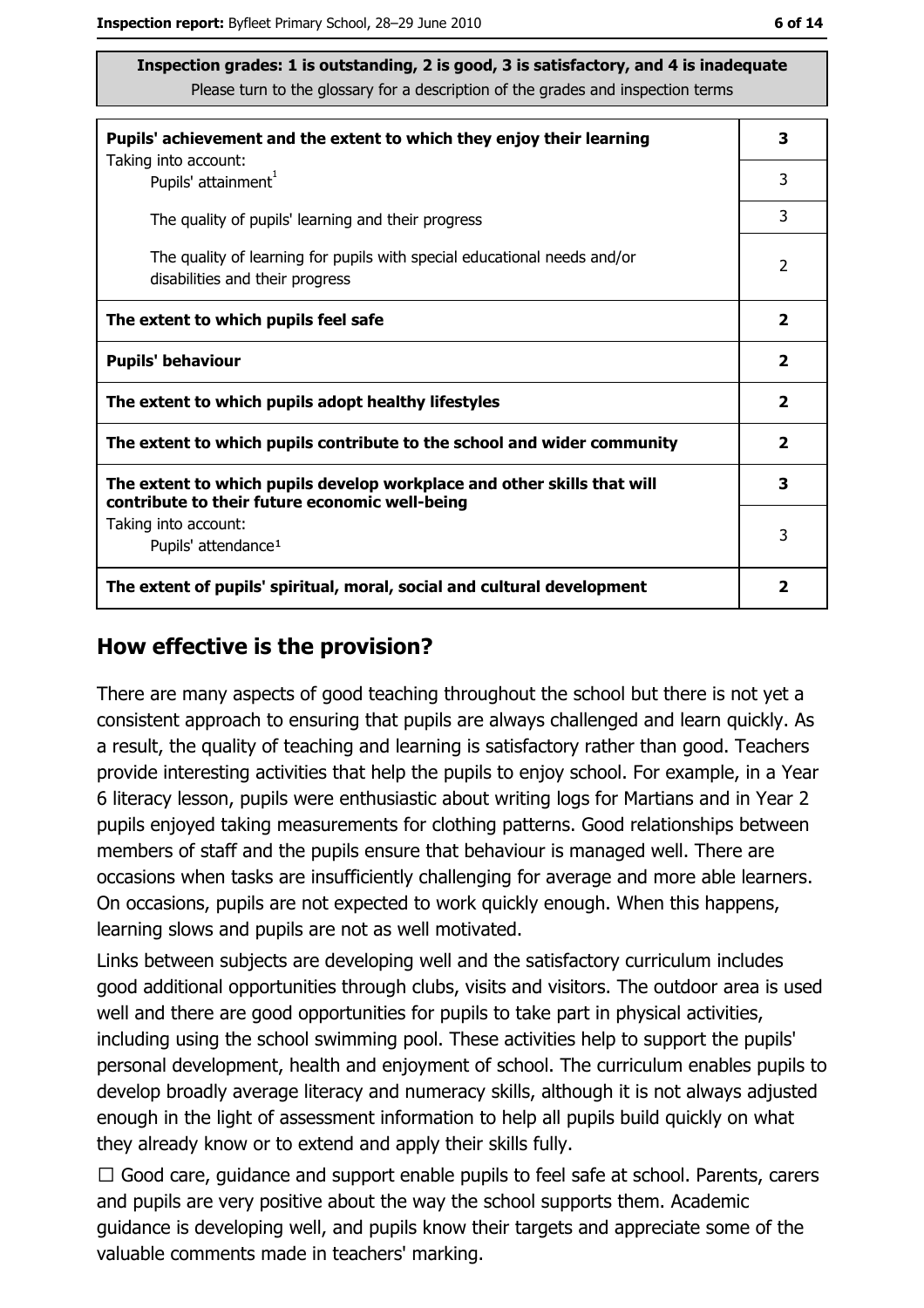These are the grades for the quality of provision

| The quality of teaching                                                                                    |  |
|------------------------------------------------------------------------------------------------------------|--|
| Taking into account:<br>The use of assessment to support learning                                          |  |
| The extent to which the curriculum meets pupils' needs, including, where<br>relevant, through partnerships |  |
| The effectiveness of care, guidance and support                                                            |  |

#### How effective are leadership and management?

The headteacher and other leaders have ensured the smooth running of the school during the recent whole-school refurbishment. Leaders analyse progress data to identify areas for development, although information is not evaluated guickly or clearly enough to ensure that underachievement is tackled as soon as it arises. Embedding ambition and driving improvement are satisfactory. Most monitoring is undertaken by the headteacher and the school has appropriate plans to distribute leadership more equitably. Leaders promote equal opportunities and tackle discrimination, although not all lessons provide enough challenge for all pupils.  $\square \square \square$ 

 $\Box$  Governors are knowledgeable and supportive and are starting to hold the school to account for its actions. At the time of the inspection, the school's safeguarding arrangements were found to be good. Parents and carers who responded to the inspection questionnaire were all pleased with this aspect of the school's work. The partnership between the school and parents, carers and external agencies is good, enabling them to provide effective support for pupils who are finding life difficult and those with special educational needs and/or disabilities.  $\Box$  The school promotes community cohesion satisfactorily and has correctly identified that pupils have limited opportunity to learn about cultural diversity by meeting people beyond the local area.

These are the grades for leadership and management

| The effectiveness of leadership and management in embedding ambition and<br>driving improvement                                                                     |   |  |
|---------------------------------------------------------------------------------------------------------------------------------------------------------------------|---|--|
| Taking into account:<br>The leadership and management of teaching and learning                                                                                      | 3 |  |
| The effectiveness of the governing body in challenging and supporting the<br>school so that weaknesses are tackled decisively and statutory responsibilities<br>met | 3 |  |
| The effectiveness of the school's engagement with parents and carers                                                                                                | 2 |  |
| The effectiveness of partnerships in promoting learning and well-being                                                                                              |   |  |
| The effectiveness with which the school promotes equality of opportunity and<br>tackles discrimination                                                              |   |  |
| The effectiveness of safeguarding procedures                                                                                                                        | 2 |  |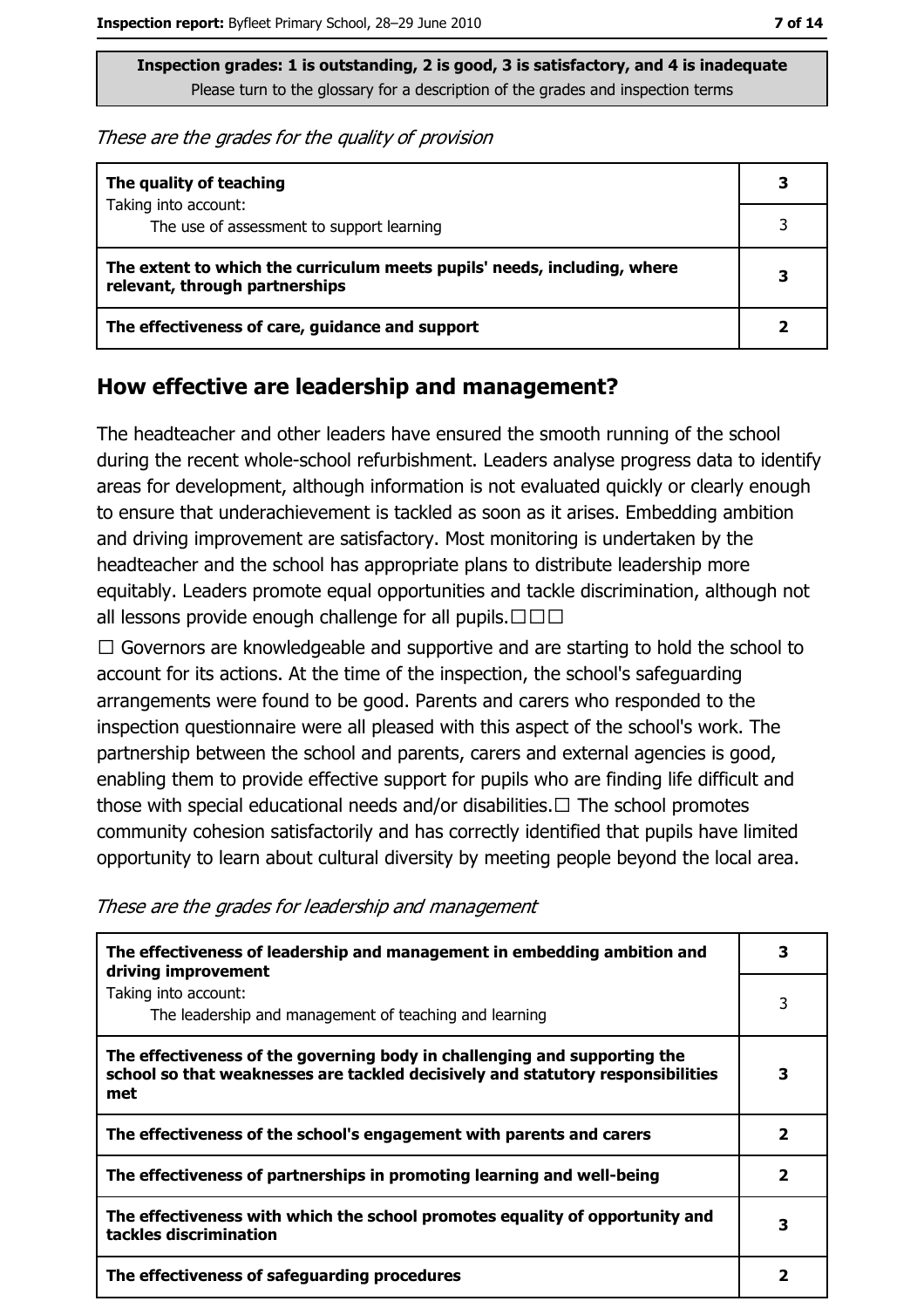| Inspection grades: 1 is outstanding, 2 is good, 3 is satisfactory, and 4 is inadequate<br>Please turn to the glossary for a description of the grades and inspection terms |   |  |
|----------------------------------------------------------------------------------------------------------------------------------------------------------------------------|---|--|
| The effectiveness with which the school promotes community cohesion                                                                                                        | 3 |  |
| The effectiveness with which the school deploys resources to achieve<br>value for money                                                                                    | 3 |  |

#### **Early Years Foundation Stage**

Attainment on entry to the school varies from year to year. In the current Reception Year, the majority of children joined the school working below the levels typically expected for their age. Children make good progress and attainment is broadly average by the time they enter Year 1. Children make particularly good progress in learning about letter sounds and reading because a new daily programme for teaching these skills is having a positive impact this year. All members of staff contribute well to assessing and supporting individuals and groups of children. They form good relationships with families, helping children to settle quickly and develop well socially. Children behave considerately and cooperate sensibly. For example, they all join in with the 'whoosh' when sharing in the success of others. Consequently, they are happy and confident in class and show good independence when making choices about where to work.

 $\Box$  Good leadership has ensured that provision is good and meets the children's needs. Occasionally, when working in a large group, the pace of learning drops slightly when teachers do not gain the full attention of all the children.  $\Box$  However, most activities are in short bursts so that children are kept on task. Leaders are using assessment information to help develop provision further and there are clear plans to extend numeracy activities and to ensure that the outdoor role play area is of the same good quality as the activity provided indoors.

| <b>Overall effectiveness of the Early Years Foundation Stage</b>                             |  |
|----------------------------------------------------------------------------------------------|--|
| Taking into account:                                                                         |  |
| Outcomes for children in the Early Years Foundation Stage                                    |  |
| The quality of provision in the Early Years Foundation Stage                                 |  |
| The effectiveness of leadership and management of the Early Years<br><b>Foundation Stage</b> |  |

| These are the grades for the Early Years Foundation Stage |  |  |  |
|-----------------------------------------------------------|--|--|--|
|                                                           |  |  |  |

#### **Views of parents and carers**

There was a good response to the parents' questionnaire. Nearly all parents and carers are pleased with all aspects of the school's work. They are particularly pleased that their children are kept safe and healthy. The inspection team agrees with parents' and carers' positive views.

 $\Box$  A few parents and carers feel their children could make more progress and their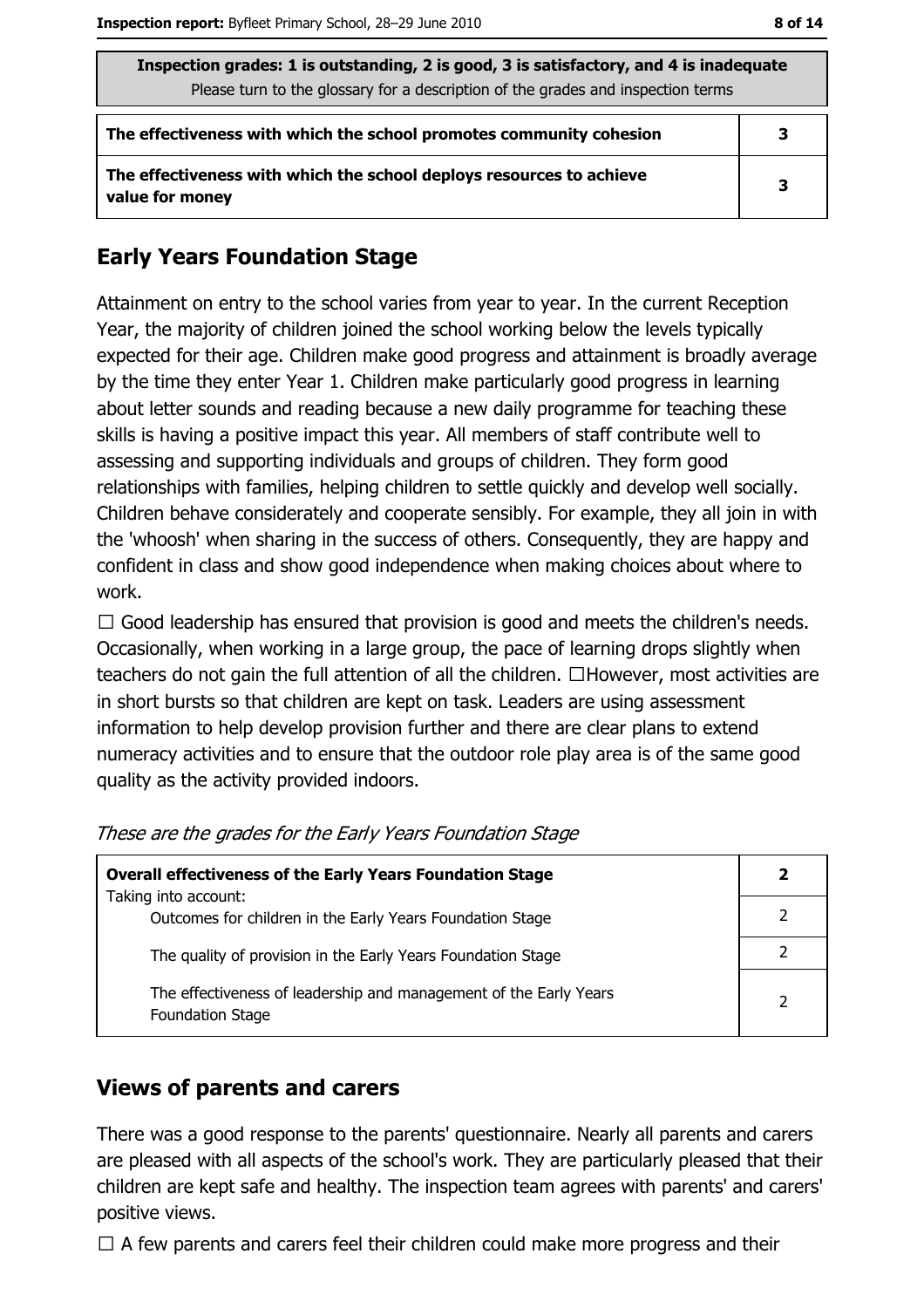needs are not fully met. The inspection team found that there are occasions when this is the case because pupils are not being challenged to do hard enough work.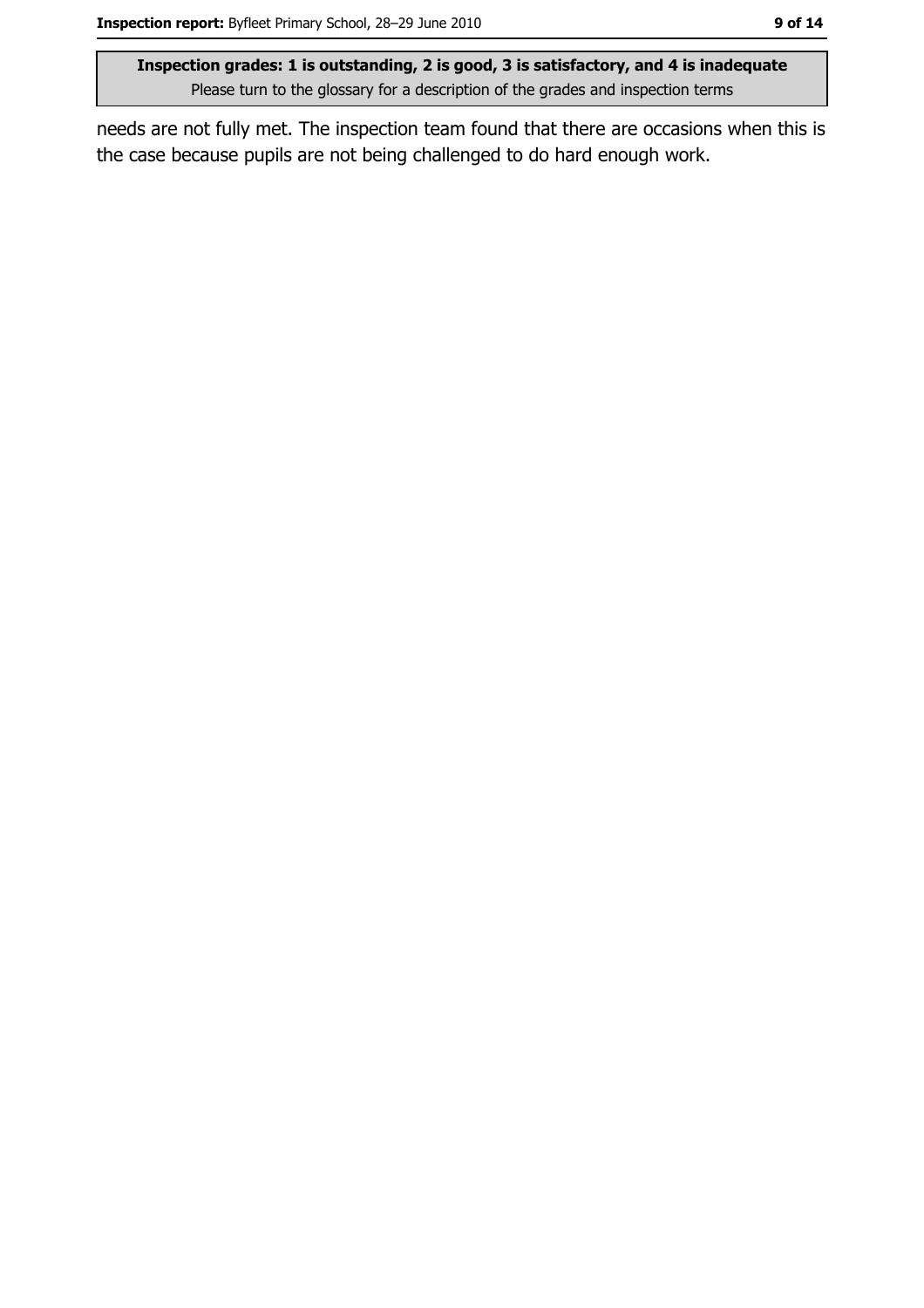#### Responses from parents and carers to Ofsted's questionnaire

The inspection team received 66 completed questionnaires by the end of the on-site inspection. In total, there are 208 pupils registered at the school.

Ofsted invited all the registered parents and carers of pupils registered at Byfleet Primary School to complete a questionnaire about their views of the school.

In the questionnaire, parents and carers were asked to record how strongly they agreed with 13 statements about the school.

| <b>Statements</b>                                                                                                                                                                                                                                       | <b>Agree</b> | <b>Strongly</b> | <b>Agree</b> |               | <b>Disagree</b> |                | <b>Strongly</b><br>disagree |                |
|---------------------------------------------------------------------------------------------------------------------------------------------------------------------------------------------------------------------------------------------------------|--------------|-----------------|--------------|---------------|-----------------|----------------|-----------------------------|----------------|
|                                                                                                                                                                                                                                                         | <b>Total</b> | $\frac{1}{2}$   | <b>Total</b> | $\frac{0}{0}$ | <b>Total</b>    | $\frac{0}{0}$  | <b>Total</b>                | $\frac{1}{2}$  |
| My child enjoys school                                                                                                                                                                                                                                  | 48           | 73              | 16           | 24            | $\overline{2}$  | 3              | $\mathbf{0}$                | 0              |
| The school keeps my child<br>safe                                                                                                                                                                                                                       | 53           | 80              | 13           | 20            | $\mathbf 0$     | 0              | 0                           | $\mathbf 0$    |
| The school informs me<br>about my child's progress                                                                                                                                                                                                      | 42           | 64              | 21           | 32            | 3               | 5              | 0                           | 0              |
| My child is making enough<br>progress at this school                                                                                                                                                                                                    | 49           | 74              | 12           | 18            | 5               | 8              | $\mathbf 0$                 | 0              |
| The teaching is good at this<br>school                                                                                                                                                                                                                  | 50           | 76              | 15           | 23            | $\mathbf{1}$    | $\overline{2}$ | 0                           | 0              |
| The school helps me to<br>support my child's learning                                                                                                                                                                                                   | 43           | 65              | 22           | 33            | $\mathbf{1}$    | $\overline{2}$ | 0                           | $\mathbf 0$    |
| The school helps my child to<br>have a healthy lifestyle                                                                                                                                                                                                | 42           | 64              | 23           | 35            | $\mathbf 0$     | 0              | 0                           | $\mathbf 0$    |
| The school makes sure that<br>my child is well prepared for<br>the future (for example<br>changing year group,<br>changing school, and for<br>children who are finishing<br>school, entering further or<br>higher education, or<br>entering employment) | 44           | 67              | 19           | 29            | $\mathbf{1}$    | $\overline{2}$ | $\mathbf 0$                 | $\mathbf 0$    |
| The school meets my child's<br>particular needs                                                                                                                                                                                                         | 48           | 73              | 14           | 21            | 3               | 5              | $\mathbf{1}$                | $\overline{2}$ |
| The school deals effectively<br>with unacceptable behaviour                                                                                                                                                                                             | 38           | 58              | 23           | 35            | 4               | 6              | 0                           | $\mathbf 0$    |
| The school takes account of<br>my suggestions and<br>concerns                                                                                                                                                                                           | 33           | 50              | 29           | 44            | 3               | 5              | 1                           | $\overline{2}$ |
| The school is led and<br>managed effectively                                                                                                                                                                                                            | 45           | 68              | 17           | 26            | $\overline{2}$  | 3              | $\mathbf{1}$                | $\overline{2}$ |
| Overall, I am happy with my<br>child's experience at this<br>school                                                                                                                                                                                     | 50           | 76              | 13           | 20            | 3               | 5              | $\mathbf 0$                 | 0              |

The table above summarises the responses that parents and carers made to each statement. The percentages indicate the proportion of parents and carers giving that response out of the total number of completed questionnaires. Where one or more parents and carers chose not to answer a particular question, the percentages will not add up to 100%.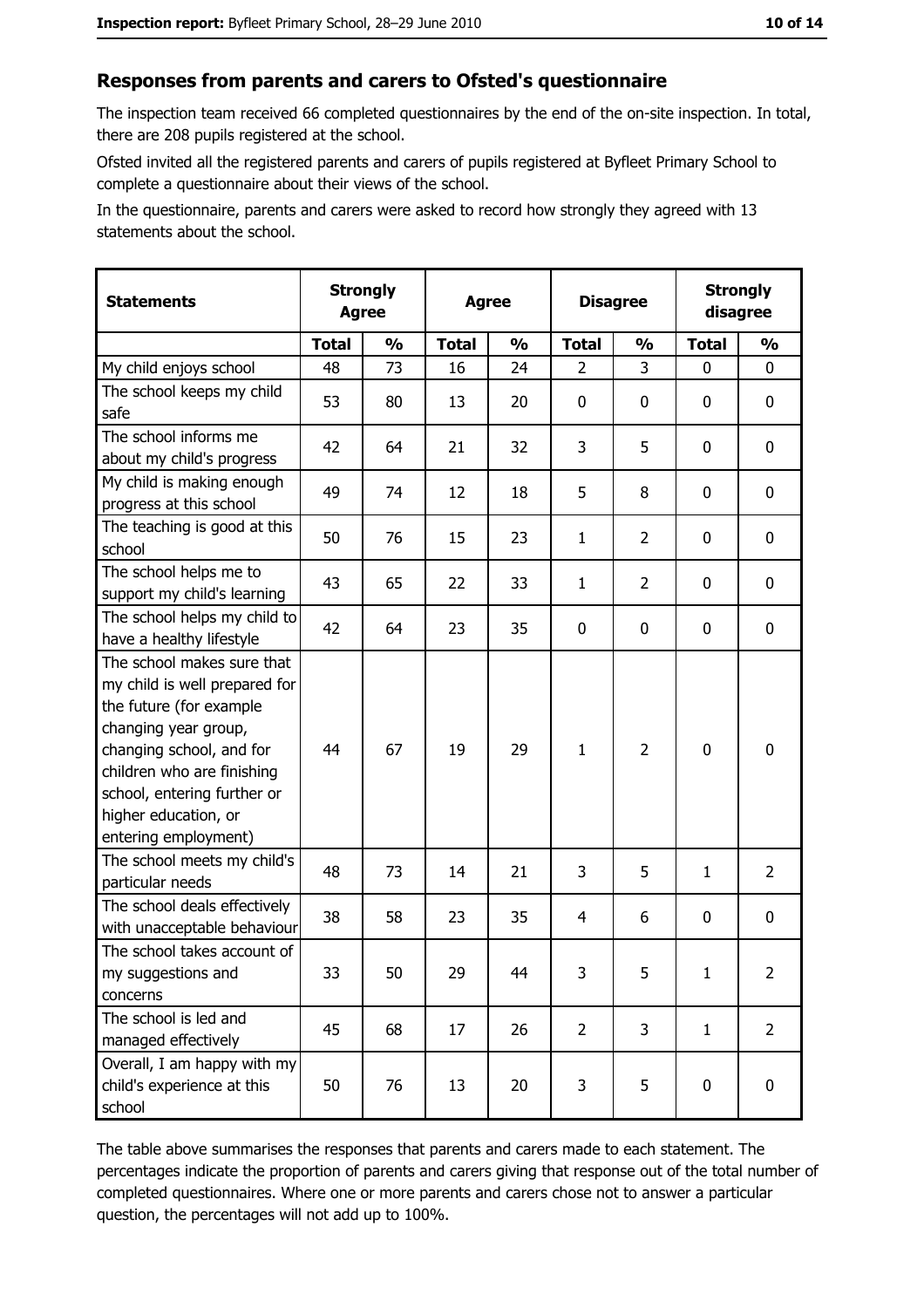## Glossary

| Grade   | <b>Judgement</b> | <b>Description</b>                                                                                                                                                                                                               |
|---------|------------------|----------------------------------------------------------------------------------------------------------------------------------------------------------------------------------------------------------------------------------|
| Grade 1 | Outstanding      | These features are highly effective. An oustanding<br>school provides exceptionally well for its pupils' needs.                                                                                                                  |
| Grade 2 | Good             | These are very positive features of a school. A school<br>that is good is serving its pupils well.                                                                                                                               |
| Grade 3 | Satisfactory     | These features are of reasonable quality. A satisfactory<br>school is providing adequately for its pupils.                                                                                                                       |
| Grade 4 | Inadequate       | These features are not of an acceptable standard. An<br>inadequate school needs to make significant<br>improvement in order to meet the needs of its pupils.<br>Ofsted inspectors will make further visits until it<br>improves. |

#### What inspection judgements mean

#### **Overall effectiveness of schools**

|                       | Overall effectiveness judgement (percentage of<br>schools) |      |                     |                   |  |  |
|-----------------------|------------------------------------------------------------|------|---------------------|-------------------|--|--|
| <b>Type of school</b> | <b>Outstanding</b>                                         | Good | <b>Satisfactory</b> | <b>Inadequate</b> |  |  |
| Nursery schools       | 51                                                         | 45   | 0                   | 4                 |  |  |
| Primary schools       | 6                                                          | 41   | 42                  | 10                |  |  |
| Secondary schools     | 8                                                          | 34   | 44                  | 14                |  |  |
| Sixth forms           | 10                                                         | 37   | 50                  | 3                 |  |  |
| Special schools       | 32                                                         | 38   | 25                  | 5                 |  |  |
| Pupil referral units  | 12                                                         | 43   | 31                  | 14                |  |  |
| All schools           | 9                                                          | 40   | 40                  | 10                |  |  |

New school inspection arrangements were introduced on 1 September 2009. This means that inspectors now make some additional judgements that were not made previously.

The data in the table above is for the period 1 September to 31 December 2009 and is the most recently published data available (see www.ofsted.gov.uk). Please note that the sample of schools inspected during the autumn term 2009 was not representative of all schools nationally, as weaker schools are inspected more frequently than good or outstanding schools.

Percentages are rounded and do not always add exactly to 100. Secondary school figures include those that have sixth forms, and sixth form figures include only the data specifically for sixth form inspection judgements.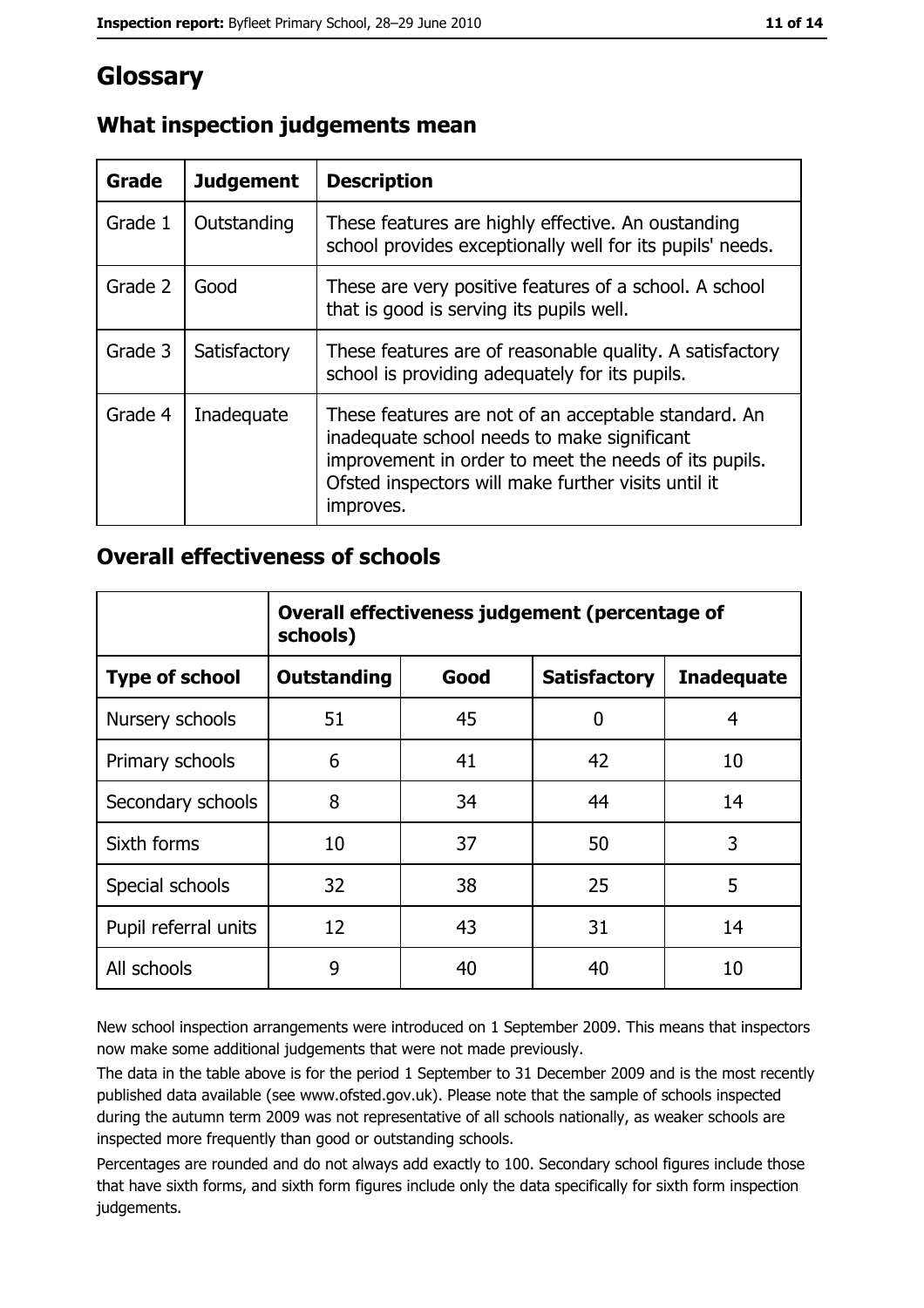## **Common terminology used by inspectors**

| Achievement:                  | the progress and success of a pupil in<br>their learning, development or training.                                                                                                                                                                                                                           |
|-------------------------------|--------------------------------------------------------------------------------------------------------------------------------------------------------------------------------------------------------------------------------------------------------------------------------------------------------------|
| Attainment:                   | the standard of the pupils' work shown by<br>test and examination results and in<br>lessons.                                                                                                                                                                                                                 |
| Capacity to improve:          | the proven ability of the school to<br>continue improving. Inspectors base this<br>judgement on what the school has<br>accomplished so far and on the quality of<br>its systems to maintain improvement.                                                                                                     |
| Leadership and management:    | the contribution of all the staff with<br>responsibilities, not just the headteacher,<br>to identifying priorities, directing and<br>motivating staff and running the school.                                                                                                                                |
| Learning:                     | how well pupils acquire knowledge,<br>develop their understanding, learn and<br>practise skills and are developing their<br>competence as learners.                                                                                                                                                          |
| <b>Overall effectiveness:</b> | inspectors form a judgement on a school's<br>overall effectiveness based on the findings<br>from their inspection of the school. The<br>following judgements, in particular,<br>influence what the overall effectiveness<br>judgement will be.                                                               |
|                               | The school's capacity for sustained<br>improvement.<br>Outcomes for individuals and groups<br>of pupils.<br>The quality of teaching.<br>The extent to which the curriculum<br>meets pupil's needs, including where<br>relevant, through partnerships.<br>The effectiveness of care, guidance<br>and support. |
| Progress:                     | the rate at which pupils are learning in<br>lessons and over longer periods of time. It<br>is often measured by comparing the<br>pupils' attainment at the end of a key<br>stage with their attainment when they<br>started.                                                                                 |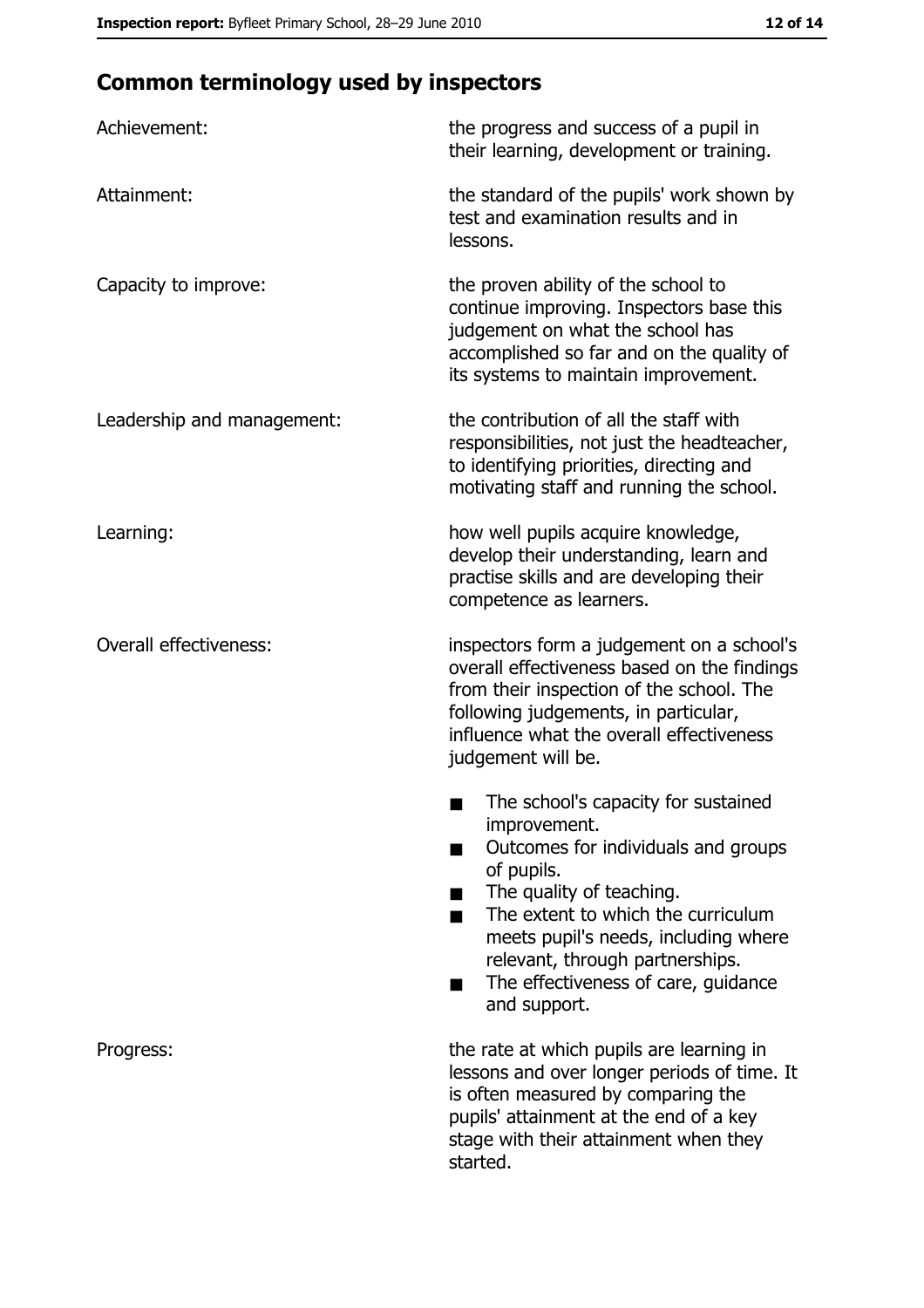This letter is provided for the school, parents and carers to share with their children. It describes Ofsted's main findings from the inspection of their school.



30 June 2010

Dear Children

Inspection of Byfleet Primary School, West Byfleet KT14 7AT

We enjoyed coming to see your cheerful school. Thank you for being so helpful during our visit. Yours is a happy and friendly school which provides a sound standard of education.

These are the best things about your school

- You learn quickly in the Early Years Foundation Stage.
- Those of you who find learning difficult do well.  $\blacksquare$
- You feel safe at school and are well looked after.  $\blacksquare$
- You enjoy school because teachers plan activities that match your interests.  $\blacksquare$
- You behave well and are polite and friendly. It is good that Eco-warriors help to  $\blacksquare$ make compost.  $\square$
- There are good links between the school and parents and carers.  $\blacksquare$
- Your headteacher and other leaders know what needs to be done to make the  $\blacksquare$ school better.□

These are the things we have asked your school to do next to make it better

- Help your teachers to always give you work that is hard enough for you and make  $\blacksquare$ sure that you work quickly throughout each lesson.
- Make sure that you use and improve your literacy and numeracy skills in all  $\blacksquare$ subjects.
- Make sure that leaders spot when groups of pupils are not doing well enough  $\blacksquare$ quickly so that they can put things right straight away.

Thank you once again for talking with us about your school and showing us your work. You could help your teachers by always working quickly.

Yours sincerely

Alison Cartlidge

Lead inspector